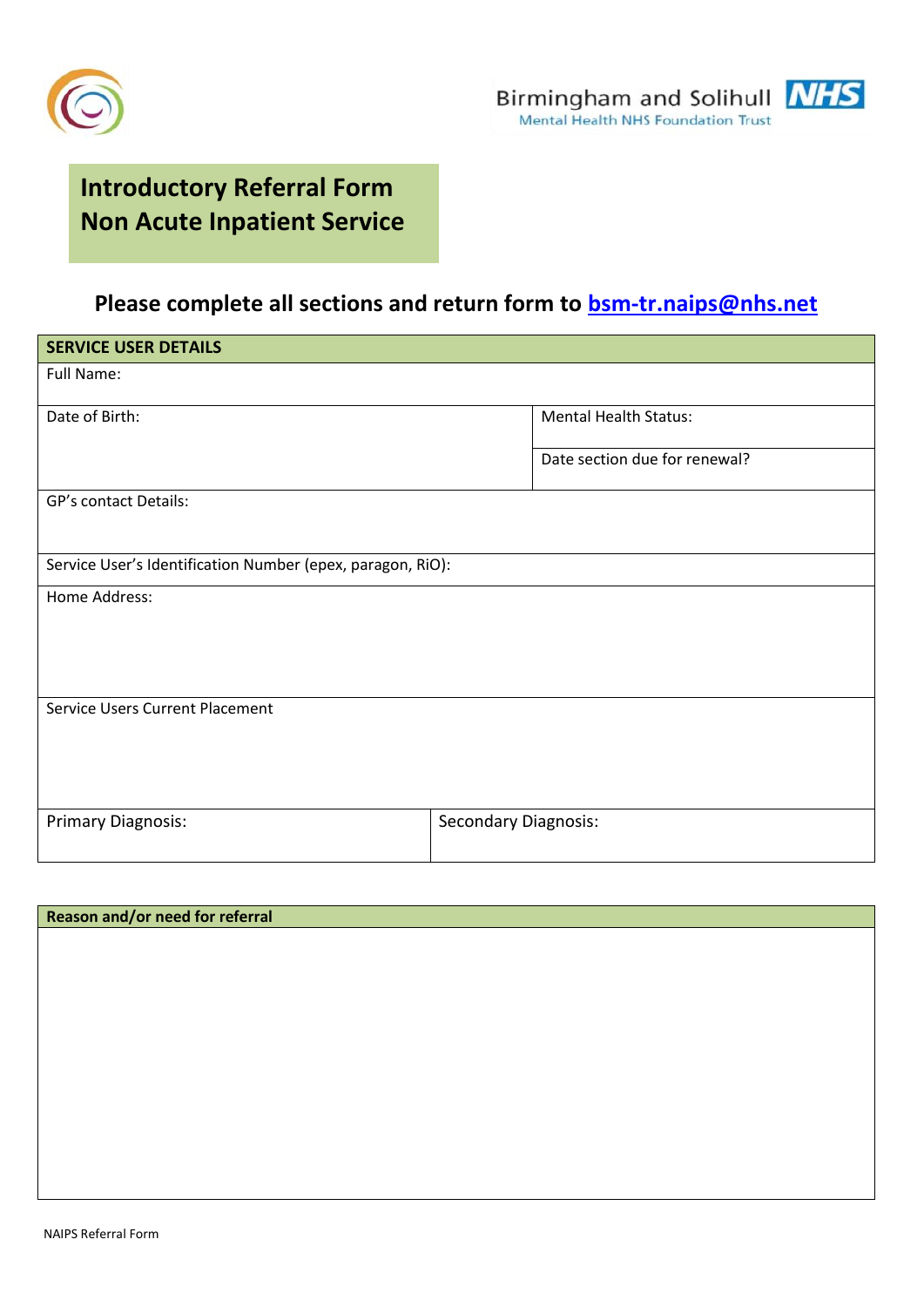**Service users risk history including risk and engagement behaviour (Concordance/Ease/Difficulty of Engagement)**

**Previous engagement with services and response to treatment:**

**Previous Admissions: (including dates and lengths of stay)**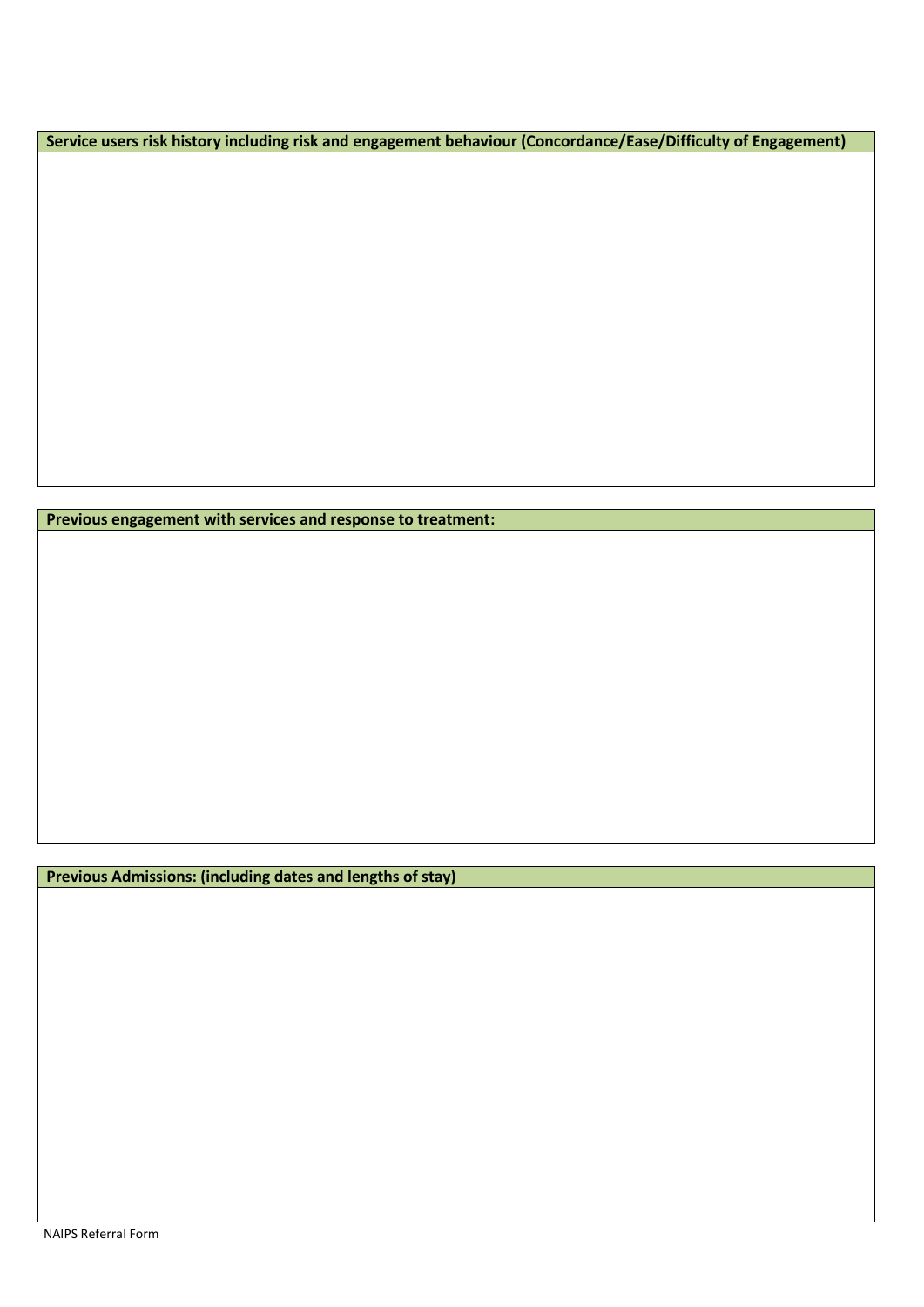| Type of Unit Requested: (Please tick relevant box below) |                    |                       |                       |  |
|----------------------------------------------------------|--------------------|-----------------------|-----------------------|--|
| Intensive                                                | Grove Avenue       | <b>Hertford House</b> | <b>Forward House</b>  |  |
| Rehabilitation                                           | Moseley (Mixed)    | Olton (Male<br>only)  | Erdington (Mixed)     |  |
| <b>Complex Care Unit</b>                                 | Ross House         | David Bromley         | Endeavour House       |  |
|                                                          | Northfield (Mixed) | Knowle (Mixed)        | Erdington (Male only) |  |
| High Dependency                                          | Dan Mooney         | Endeavour             |                       |  |
|                                                          | Knowle (Mixed)     | Court                 |                       |  |
|                                                          |                    | Erdington             |                       |  |
|                                                          |                    | (Male only)           |                       |  |

| Please list below any professionals involved in the Service Users Care Pathway:<br>i.e. Consultant, CPN, Social Worker |                    |                |                      |
|------------------------------------------------------------------------------------------------------------------------|--------------------|----------------|----------------------|
| Name                                                                                                                   | <b>Designation</b> | <b>Address</b> | Contact phone number |
|                                                                                                                        |                    |                |                      |
|                                                                                                                        |                    |                |                      |
|                                                                                                                        |                    |                |                      |
|                                                                                                                        |                    |                |                      |
|                                                                                                                        |                    |                |                      |

| Other people involved in Service Users Care: |                         |  |
|----------------------------------------------|-------------------------|--|
| Next of Kin:                                 | Church Contact:         |  |
|                                              |                         |  |
| Carer:                                       | <b>Relevant Others:</b> |  |
| Children:                                    | Dentist:                |  |
| Opticians:                                   |                         |  |

| <b>Assessments Completed:</b><br>Please tick all that apply and date completed |                       |                                   |                       |
|--------------------------------------------------------------------------------|-----------------------|-----------------------------------|-----------------------|
| <b>Assessment</b>                                                              | <b>Date Completed</b> | <b>Assessment</b>                 | <b>Date Completed</b> |
| <b>Occupational Therapist</b>                                                  |                       | <b>Continuing Health Care</b>     |                       |
| Psychology                                                                     |                       | <b>Residential Rehabilitation</b> |                       |
|                                                                                |                       | <b>Engagement Scale</b>           |                       |
| NAIP's Resettlement Scale                                                      |                       | Challenging behaviour Checklist   |                       |
| <b>Previous Inpatient History</b>                                              |                       | <b>Individual Budget</b>          |                       |
| Date and Location                                                              |                       |                                   |                       |
| Any other Relevant                                                             |                       |                                   |                       |
| assessments                                                                    |                       |                                   |                       |